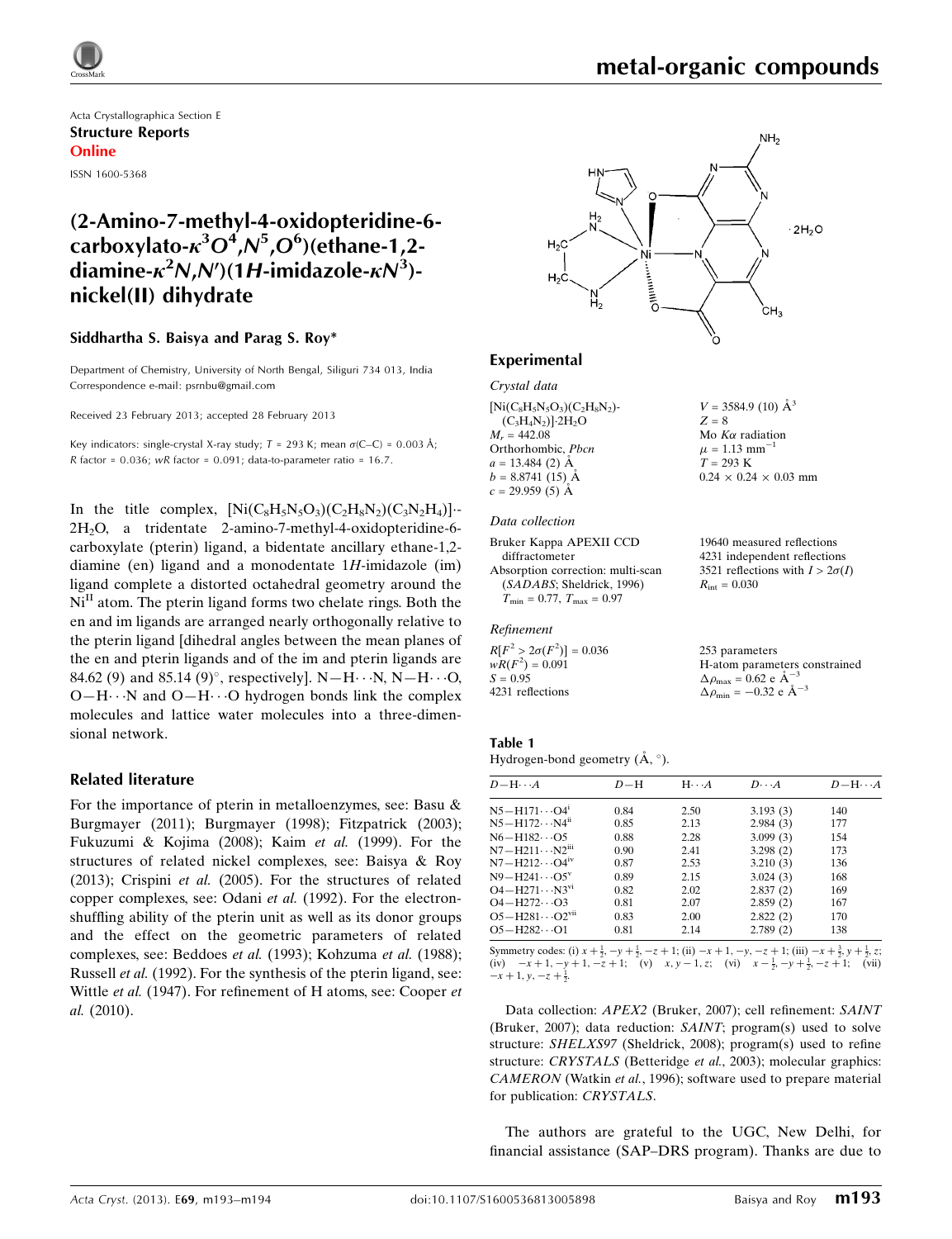the CSMCRI, Bhavnagar, Gujrat, India, for the X-ray structural data and elemental analysis data, and the University of North Bengal for infrastructure.

Supplementary data and figures for this paper are available from the IUCr electronic archives (Reference: HY2617).

#### References

- [Baisya, S. S. & Roy, P. S. \(2013\).](https://scripts.iucr.org/cgi-bin/cr.cgi?rm=pdfbb&cnor=hy2617&bbid=BB1) Acta Cryst. E69, m99–m100.
- [Basu, P. & Burgmayer, S. J. N. \(2011\).](https://scripts.iucr.org/cgi-bin/cr.cgi?rm=pdfbb&cnor=hy2617&bbid=BB2) Coord. Chem. Rev. 255, 1016–1038. [Beddoes, R. L., Russell, J. R., Garner, C. D. & Joule, J. A. \(1993\).](https://scripts.iucr.org/cgi-bin/cr.cgi?rm=pdfbb&cnor=hy2617&bbid=BB3) Acta Cryst.
- C49[, 1649–1652.](https://scripts.iucr.org/cgi-bin/cr.cgi?rm=pdfbb&cnor=hy2617&bbid=BB3) [Betteridge, P. W., Carruthers, J. R., Cooper, R. I., Prout, K. & Watkin, D. J.](https://scripts.iucr.org/cgi-bin/cr.cgi?rm=pdfbb&cnor=hy2617&bbid=BB4) (2003). [J. Appl. Cryst.](https://scripts.iucr.org/cgi-bin/cr.cgi?rm=pdfbb&cnor=hy2617&bbid=BB4) 36, 1487.
- Bruker (2007). APEX2 and SAINT[. Bruker AXS Inc., Madison, Wisconsin,](https://scripts.iucr.org/cgi-bin/cr.cgi?rm=pdfbb&cnor=hy2617&bbid=BB5) [USA.](https://scripts.iucr.org/cgi-bin/cr.cgi?rm=pdfbb&cnor=hy2617&bbid=BB5)

[Burgmayer, S. J. N. \(1998\).](https://scripts.iucr.org/cgi-bin/cr.cgi?rm=pdfbb&cnor=hy2617&bbid=BB6) Struct. Bond. 92, 67–119.

- [Cooper, R. I., Thompson, A. L. & Watkin, D. J. \(2010\).](https://scripts.iucr.org/cgi-bin/cr.cgi?rm=pdfbb&cnor=hy2617&bbid=BB7) J. Appl. Cryst. 43, 1100– [1107.](https://scripts.iucr.org/cgi-bin/cr.cgi?rm=pdfbb&cnor=hy2617&bbid=BB7)
- [Crispini, A., Pucci, D., Bellusci, A., Barberio, G., Deda, M. L., Cataldi, A. &](https://scripts.iucr.org/cgi-bin/cr.cgi?rm=pdfbb&cnor=hy2617&bbid=BB8) [Ghedini, M. \(2005\).](https://scripts.iucr.org/cgi-bin/cr.cgi?rm=pdfbb&cnor=hy2617&bbid=BB8) Cryst. Growth Des. 5, 1597–1601.
- [Fitzpatrick, P. F. \(2003\).](https://scripts.iucr.org/cgi-bin/cr.cgi?rm=pdfbb&cnor=hy2617&bbid=BB9) Biochemistry, 42, 14083–14091.
- [Fukuzumi, S. & Kojima, T. \(2008\).](https://scripts.iucr.org/cgi-bin/cr.cgi?rm=pdfbb&cnor=hy2617&bbid=BB10) J. Biol. Inorg. Chem. 13, 321–333.
- [Kaim, W., Schwederski, B., Heilmann, O. & Hornun, F. M. \(1999\).](https://scripts.iucr.org/cgi-bin/cr.cgi?rm=pdfbb&cnor=hy2617&bbid=BB11) Coord. [Chem. Rev.](https://scripts.iucr.org/cgi-bin/cr.cgi?rm=pdfbb&cnor=hy2617&bbid=BB11) 182, 323–342.
- [Kohzuma, T., Odani, A., Morita, Y., Takani, M. & Yamauchi, O. \(1988\).](https://scripts.iucr.org/cgi-bin/cr.cgi?rm=pdfbb&cnor=hy2617&bbid=BB12) Inorg. Chem. 27[, 3854–3858.](https://scripts.iucr.org/cgi-bin/cr.cgi?rm=pdfbb&cnor=hy2617&bbid=BB12)
- [Odani, A., Masuda, H., Inukai, K. & Yamauchi, O. \(1992\).](https://scripts.iucr.org/cgi-bin/cr.cgi?rm=pdfbb&cnor=hy2617&bbid=BB13) J. Am. Chem. Soc. 114[, 6294–6300.](https://scripts.iucr.org/cgi-bin/cr.cgi?rm=pdfbb&cnor=hy2617&bbid=BB13)
- [Russell, J. R., Garner, C. D. & Joule, J. A. \(1992\).](https://scripts.iucr.org/cgi-bin/cr.cgi?rm=pdfbb&cnor=hy2617&bbid=BB14) J. Chem. Soc. Perkin Trans. 1, [pp. 1245–1249.](https://scripts.iucr.org/cgi-bin/cr.cgi?rm=pdfbb&cnor=hy2617&bbid=BB14)
- Sheldrick, G. M. (1996). SADABS. University of Göttingen, Germany.
- [Sheldrick, G. M. \(2008\).](https://scripts.iucr.org/cgi-bin/cr.cgi?rm=pdfbb&cnor=hy2617&bbid=BB16) Acta Cryst. A64, 112–122.
- [Watkin, D. J., Prout, C. K. & Pearce, L. J. \(1996\).](https://scripts.iucr.org/cgi-bin/cr.cgi?rm=pdfbb&cnor=hy2617&bbid=BB17) CAMERON. Chemical [Crystallography Laboratory, Oxford, England.](https://scripts.iucr.org/cgi-bin/cr.cgi?rm=pdfbb&cnor=hy2617&bbid=BB17)
- [Wittle, E. L., O'Dell, B. L., Vandenbelt, J. M. & Pfiffner, J. J. \(1947\).](https://scripts.iucr.org/cgi-bin/cr.cgi?rm=pdfbb&cnor=hy2617&bbid=BB18) J. Am. Chem. Soc. 69[, 1786–1792.](https://scripts.iucr.org/cgi-bin/cr.cgi?rm=pdfbb&cnor=hy2617&bbid=BB18)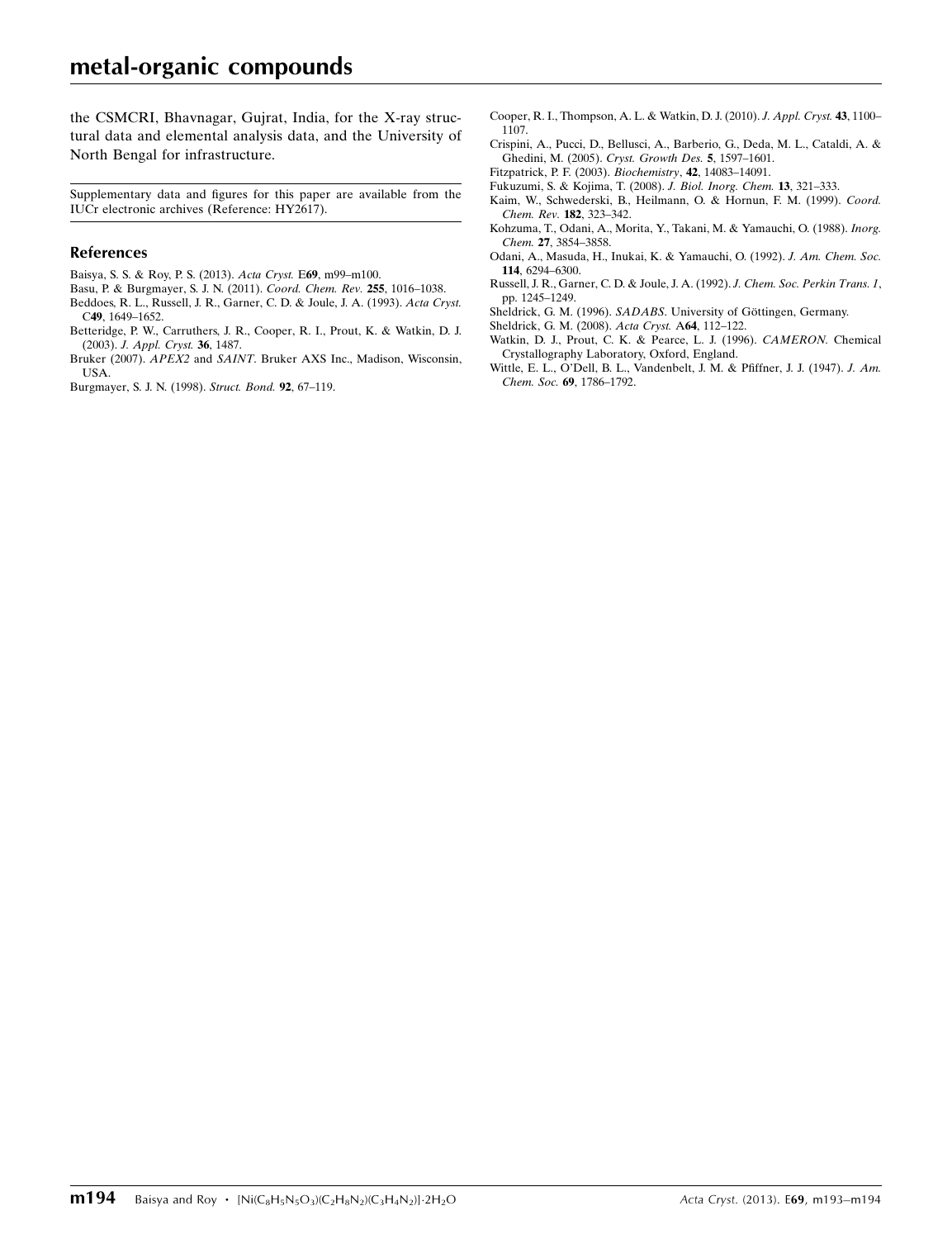# **supporting information**

*Acta Cryst.* (2013). E**69**, m193–m194 [doi:10.1107/S1600536813005898]

# **(2-Amino-7-methyl-4-oxidopteridine-6-carboxylato-***κ***<sup>3</sup>** *O***<sup>4</sup> ,***N***<sup>5</sup> ,***O***<sup>6</sup> )(ethane-1,2-diamine-***κ***<sup>2</sup>** *N***,***N***′)(1***H***-imidazole-***κN***<sup>3</sup> )nickel(II) dihydrate**

# **Siddhartha S. Baisya and Parag S. Roy**

### **S1. Comment**

Increasing attention is being paid nowadays towards the metalloenzymes requiring both a pterin and a transition metal (Basu & Burgmayer, 2011; Burgmayer, 1998; Fitzpatrick, 2003; Fukuzumi & Kojima, 2008; Kaim *et al.*, 1999). This has, in turn, catalysed research work on the coordination chemistry of the bicyclic N-heterocycles called pteridines in general, and an important member of this family named pterin in particular. Literature survey reveals the existence of only a couple of structurally characterized Ni(II)–pterin complexes (Baisya & Roy, 2013; Crispini *et al.*, 2005) and no related quaternary complex. The present effort is concerned with the title quaternary complex, possessing a tridentate pterin ligand, a bidentate *σ*-donor ligand like en and a monodentate *σ*-donor ligand like im.

The molecular structure (Fig. 1) represents a mononuclear  $Ni<sup>II</sup>$  centre in a distorted octahedral coordination geometry, with two N atoms (N6 and N7) of the en ligand, a pyrazine ring N atom (N1) of the pterin ligand and an imidazole ring N atom (N8), forming the equatorial plane. The two pterin O atoms (O1 and O3) occupy the longer axial positions, with the phenolate O3 constituting the longest axial bond  $[2.2722 (14)$  Å]. The pterin ligand forms two five-membered chelate rings having small bite angles [75.91 (6) and 77.50 (6)°], instead of only one per pterin ligand for an earlier case (Crispini *et al.*, 2005). This factor is responsible to a large extent for the observed distortion here from regular octahedral geometry. Accordingly, the O1—Ni1—O3 axis shows maximum deviation [153.37 (5)°] from linearity. Again, closest approach to linearity  $[174.10 (7)^\circ]$  is observed for the N7—Ni1—N8 axis, which is associated with both the im and en ligands. Here each such ligand tries to achieve near orthogonality with respect to the pterin ligand [dihedral angles between the mean planes of the en and pterin ligands and of the im and pterin ligands are 84.62 (9) and 85.14 (9)°, respectively], for minimizing the steric repulsion. In line with the earlier observations on related copper complexes (Odani *et al.*, 1992), the pyrazine ring N atom (N1) is located in the equatorial plane. The corresponding short Ni1—N1 distance [1.9787 (16) Å] indicates  $d\pi$ – $p\pi$  interaction between the pterin ring and the Ni<sup>II</sup> atom (d<sup>8</sup>), with further assistance from the nearby  $\pi$ donating phenolate and carboxylate O atoms (Kohzuma *et al.*, 1988). The pterin ligand is coordinated in its binegative form as an *O,N,O*-donor, as evident from the charge balance of this Ni(II) complex. The significantly shorter nature of the O3—C6 [1.271 (2) Å] and N5—C5 [1.332 (2) Å] bonds could be rationalized in terms of electron-shuffling ability of the pterin ring (Baisya & Roy, 2013; Beddoes *et al.*, 1993; Russell *et al.*, 1992).

In the crystal, intermolecular N—H···N, N—H···O, O—H···N and O—H···O hydrogen bonds (Table 1) link the complex molecules and lattice water molecules into a three-dimensional network (Fig 2). The lattice water molecules play a decisive role for the crystal packing.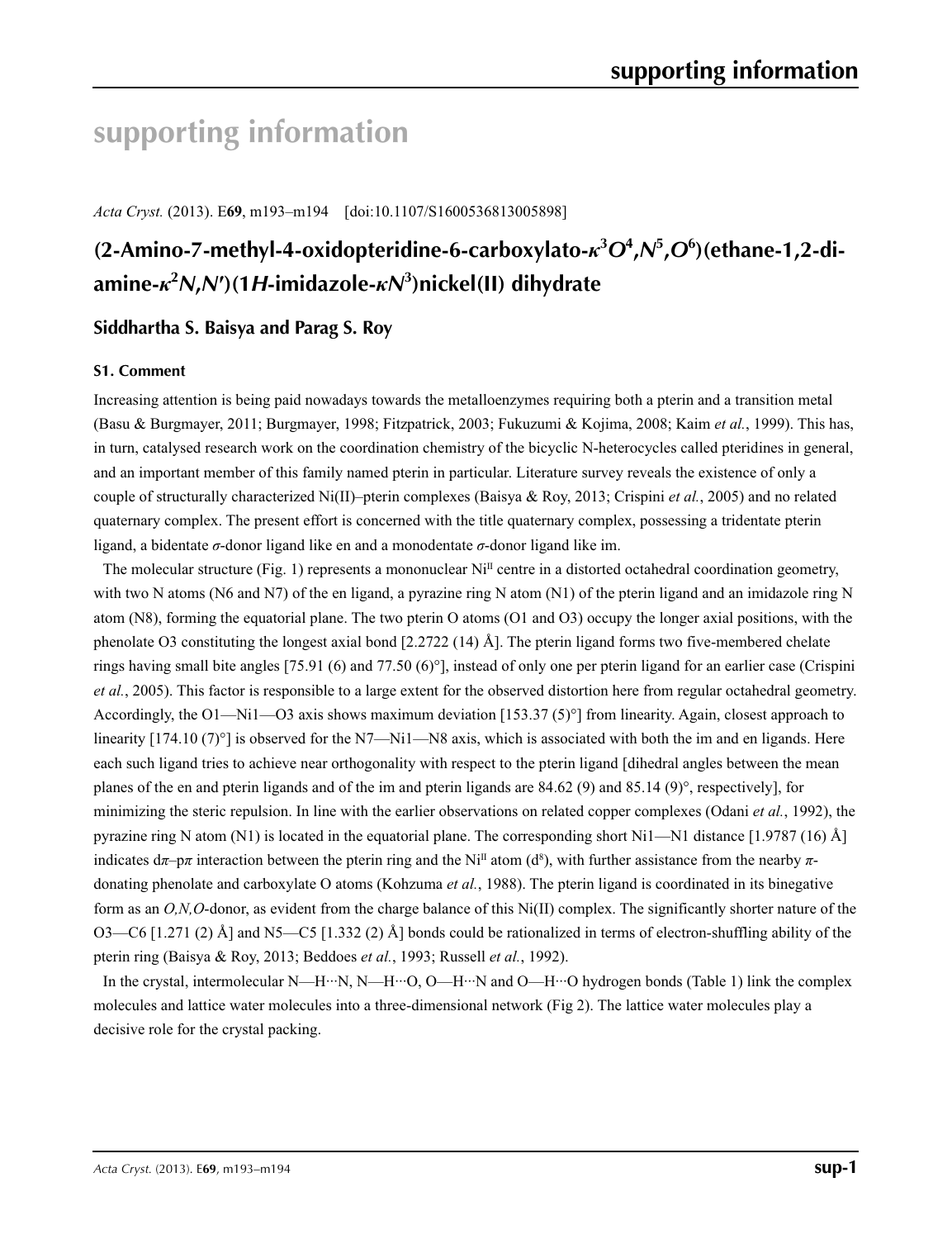## **S2. Experimental**

2-Amino-4–hydroxy-7-methylpteridine-6-carboxylic acid sesquihydrate  $(C_8H_7N_5O_3.1.5H_2O)$  was obtained by published procedure (Wittle *et al.*, 1947). The title complex was synthesized by the dropwise addition of an aqueous alkaline solution (NaOH: 11 mg, 0.275 mmol) of the pterin ligand (31 mg, 0.125 mmol) to a warm (311 K; paraffin oil bath) aqueous reaction mixture containing  $Niso<sub>4</sub>$ .7H<sub>2</sub>O (35 mg, 0.125 mmol), ethane-1,2-diamine (7.5 mg, 0.125 mmol) and 1*H*-imidazole (14 mg, 0.2 mmol); final volume was 45 ml. The pH value was adjusted to 10.3 and the mixture was stirred for 3 h; final pH was 9.7. The orange coloured solution was transferred to a 100 ml beaker and allowed to stand at room temperature. Orange crystals appeared after 4 days (yield: 40%), which were suitable for single-crystal X-ray diffraction. Sample for analytical purpose could be obtained by filtration, repeated washing with small quantities of water and drying *in vacuo* over silica gel. Analysis, calculated for  $C_{13}H_{21}N_9NiO_5$ : C 35.31, H 4.80, N 28.52%; found: C 35.72, H 4.70, N 28.07%.

## **S3. Refinement**

The H atoms were all located in a difference map, but those attached to C atoms were repositioned geometrically. The H atoms were initially refined with soft restrains on bond lengths and angles to regularize their geometry  $(C-H = 0.93-$ 0.98, N—H = 0.86–0.89, O—H = 0.82 Å) and  $U_{iso}(H) = 1.2-1.5U_{eq}(parent atom)$ , after which the positions were refined with rigiding constrains (Cooper *et al.*, 2010).



### **Figure 1**

The molecular structure of the title compound. Displacement ellipsoids are drawn at the 30% probability level.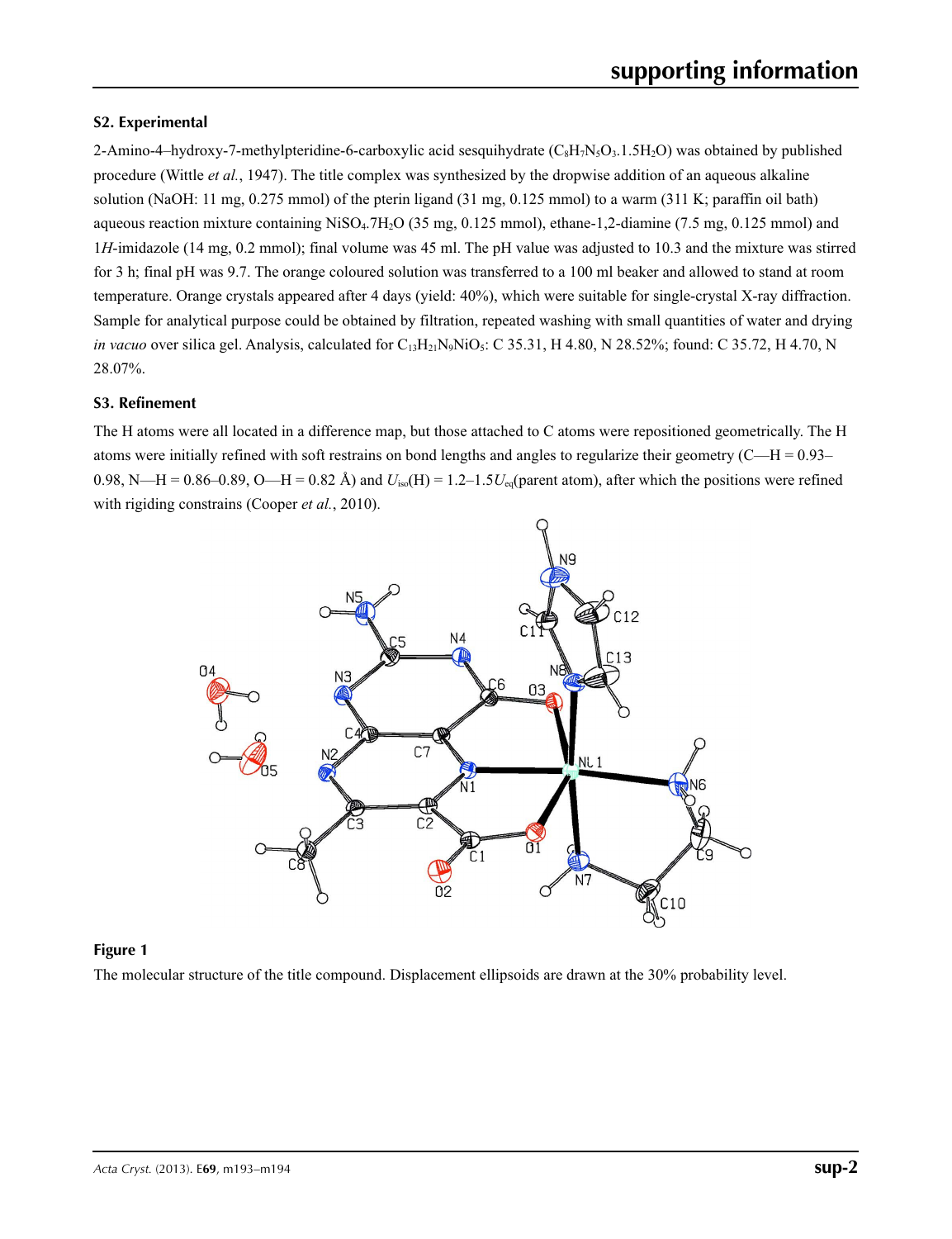

## **Figure 2**

The crystal packing diagram of the title compound, viewed along the *a* axis. Dotted lines indicate hydrogen bonds.

# (2-Amino-7-methyl-4-oxidopteridine-6-carboxylato- $\kappa^3O^4$ , N<sup>5</sup>, O<sup>6</sup>)(ethane-1, 2-diamine- $\kappa^2N$ , N')(1H-imidazole*κN***<sup>3</sup> )nickel(II) dihydrate**

| Crystal data                                                 |                                                                         |
|--------------------------------------------------------------|-------------------------------------------------------------------------|
| $[Ni(C_8H_5N_5O_3)(C_2H_8N_2)(C_3H_4N_2)]$ 2H <sub>2</sub> O | $F(000) = 1840$                                                         |
| $M_r = 442.08$                                               | $D_x = 1.638$ Mg m <sup>-3</sup>                                        |
| Orthorhombic, Pbcn                                           | Mo Ka radiation, $\lambda = 0.71073$ Å                                  |
| Hall symbol: -P 2n 2ab                                       | Cell parameters from 4231 reflections                                   |
| $a = 13.484$ (2) Å                                           | $\theta$ = 1.4–28.3°                                                    |
| $b = 8.8741(15)$ Å                                           | $\mu = 1.13$ mm <sup>-1</sup>                                           |
| $c = 29.959(5)$ Å                                            | $T = 293 \text{ K}$                                                     |
| $V = 3584.9$ (10) Å <sup>3</sup>                             | Plate, orange                                                           |
| $Z = 8$                                                      | $0.24 \times 0.24 \times 0.03$ mm                                       |
| Data collection                                              |                                                                         |
| Bruker Kappa APEXII CCD                                      | 4231 independent reflections                                            |
| diffractometer                                               | 3521 reflections with $I > 2\sigma(I)$                                  |
| Graphite monochromator                                       | $R_{\text{int}} = 0.030$                                                |
| $\varphi$ and $\omega$ scans                                 | $\theta_{\text{max}} = 28.3^{\circ}, \theta_{\text{min}} = 1.4^{\circ}$ |
| Absorption correction: multi-scan                            | $h = -17 \rightarrow 17$                                                |
| (SADABS; Sheldrick, 1996)                                    | $k = -11 \rightarrow 11$                                                |
| $T_{\min} = 0.77$ , $T_{\max} = 0.97$                        | $l = -24 \rightarrow 38$                                                |
| 19640 measured reflections                                   |                                                                         |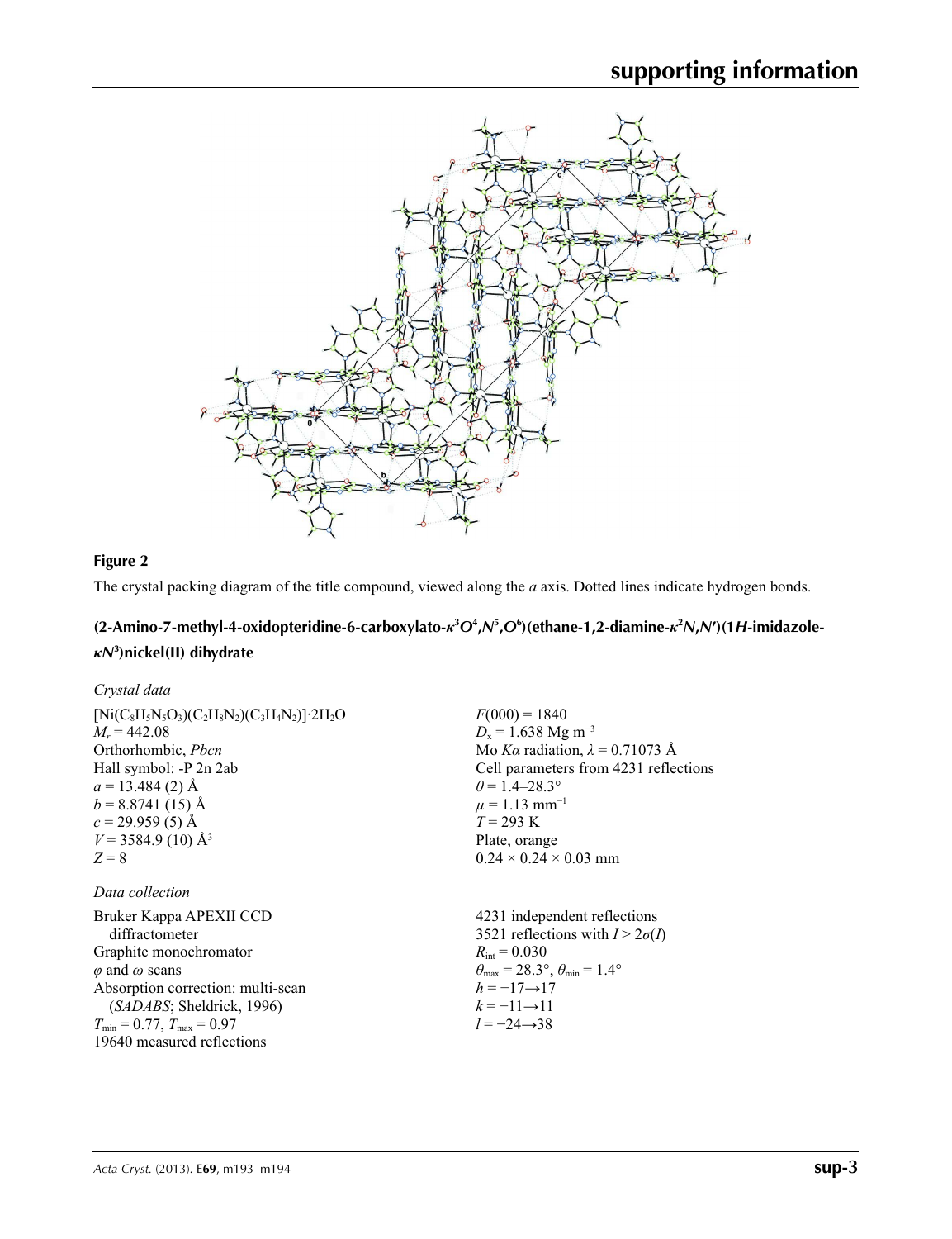*Refinement*

| Refinement on $F^2$             | Primary atom site location: structure-invariant           |
|---------------------------------|-----------------------------------------------------------|
| Least-squares matrix: full      | direct methods                                            |
| $R[F^2 > 2\sigma(F^2)] = 0.036$ | Hydrogen site location: difference Fourier map            |
| $wR(F^2) = 0.091$               | H-atom parameters constrained                             |
| $S = 0.95$                      | Method = Modified Sheldrick $w = 1/[\sigma^2(F^2) +$      |
| 4231 reflections                | $(0.04P)^2 + 3.53P$ ],                                    |
| 253 parameters                  | where $P = \frac{\max(F_o^2, 0) + 2F_c^2}{3}$             |
| 0 restraints                    | $(\Delta/\sigma)_{\text{max}} = 0.001$                    |
|                                 | $\Delta \rho_{\text{max}} = 0.62 \text{ e A}^{-3}$        |
|                                 | $\Delta\rho_{\rm min} = -0.32 \text{ e } \text{\AA}^{-3}$ |

*Fractional atomic coordinates and isotropic or equivalent isotropic displacement parameters (Å<sup>2</sup>)* 

|                  | $\boldsymbol{x}$ | $\mathcal{Y}$ | $\boldsymbol{Z}$ | $U_{\rm iso}*/U_{\rm eq}$ |  |
|------------------|------------------|---------------|------------------|---------------------------|--|
| Ni1              | 0.461327(17)     | 0.49322(3)    | 0.372395(8)      | 0.0275                    |  |
| O <sub>1</sub>   | 0.54402(10)      | 0.60856(16)   | 0.32134(5)       | 0.0335                    |  |
| C1               | 0.63525(15)      | 0.5742(2)     | 0.31846(6)       | 0.0292                    |  |
| O2               | 0.69402(11)      | 0.62442(18)   | 0.29021(5)       | 0.0423                    |  |
| C2               | 0.67092(14)      | 0.4597(2)     | 0.35277(6)       | 0.0262                    |  |
| N1               | 0.59680(11)      | 0.40936(17)   | 0.37761(5)       | 0.0254                    |  |
| C7               | 0.61252(13)      | 0.3066(2)     | 0.40867(6)       | 0.0252                    |  |
| C4               | 0.70658(13)      | 0.2460(2)     | 0.41611(6)       | 0.0246                    |  |
| N2               | 0.78491(11)      | 0.29914(18)   | 0.39231(5)       | 0.0286                    |  |
| C <sub>3</sub>   | 0.76772(14)      | 0.4043(2)     | 0.36124(6)       | 0.0273                    |  |
| $\rm{C}8$        | 0.85670(16)      | 0.4622(2)     | 0.33676(8)       | 0.0407                    |  |
| H111             | 0.9180           | 0.4284        | 0.3494           | $0.0629*$                 |  |
| H113             | 0.8523           | 0.4298        | 0.3069           | $0.0630*$                 |  |
| H112             | 0.8565           | 0.5676        | 0.3363           | $0.0619*$                 |  |
| N3               | 0.71925(12)      | 0.13478(18)   | 0.44623(5)       | 0.0293                    |  |
| C <sub>5</sub>   | 0.63537(14)      | 0.0864(2)     | 0.46626(6)       | 0.0297                    |  |
| N <sub>4</sub>   | 0.54093(12)      | 0.14309(19)   | 0.46268(5)       | 0.0312                    |  |
| C6               | 0.52732(13)      | 0.2575(2)     | 0.43450(6)       | 0.0268                    |  |
| O <sub>3</sub>   | 0.44423(10)      | 0.32158(16)   | 0.42815(5)       | 0.0329                    |  |
| N <sub>5</sub>   | 0.64372(14)      | $-0.0319(2)$  | 0.49338(6)       | 0.0414                    |  |
| H172             | 0.5918           | $-0.0634$     | 0.5068           | $0.0504*$                 |  |
| H171             | 0.7003           | $-0.0668$     | 0.4983           | $0.0503*$                 |  |
| N <sub>6</sub>   | 0.32580(14)      | 0.6051(2)     | 0.36971(7)       | 0.0478                    |  |
| C9               | 0.3190(2)        | 0.7106(3)     | 0.40720(9)       | 0.0610                    |  |
| C10              | 0.4178(2)        | 0.7830(3)     | 0.41328(10)      | 0.0556                    |  |
| N7               | 0.49397(14)      | 0.66577(19)   | 0.41780(6)       | 0.0367                    |  |
| H211             | 0.5548           | 0.7039        | 0.4136           | $0.0564*$                 |  |
| H212             | 0.4950           | 0.6335        | 0.4452           | $0.0559*$                 |  |
| H <sub>202</sub> | 0.4167           | 0.8476        | 0.4384           | $0.0688*$                 |  |
| H <sub>201</sub> | 0.4317           | 0.8402        | 0.3867           | $0.0695*$                 |  |
| H192             | 0.2669           | 0.7839        | 0.4035           | $0.0736*$                 |  |
| H191             | 0.3043           | 0.6540        | 0.4352           | $0.0746*$                 |  |
| H181             | 0.2742           | 0.5434        | 0.3674           | $0.0732*$                 |  |
| H182             | 0.3228           | 0.6546        | 0.3442           | $0.0727*$                 |  |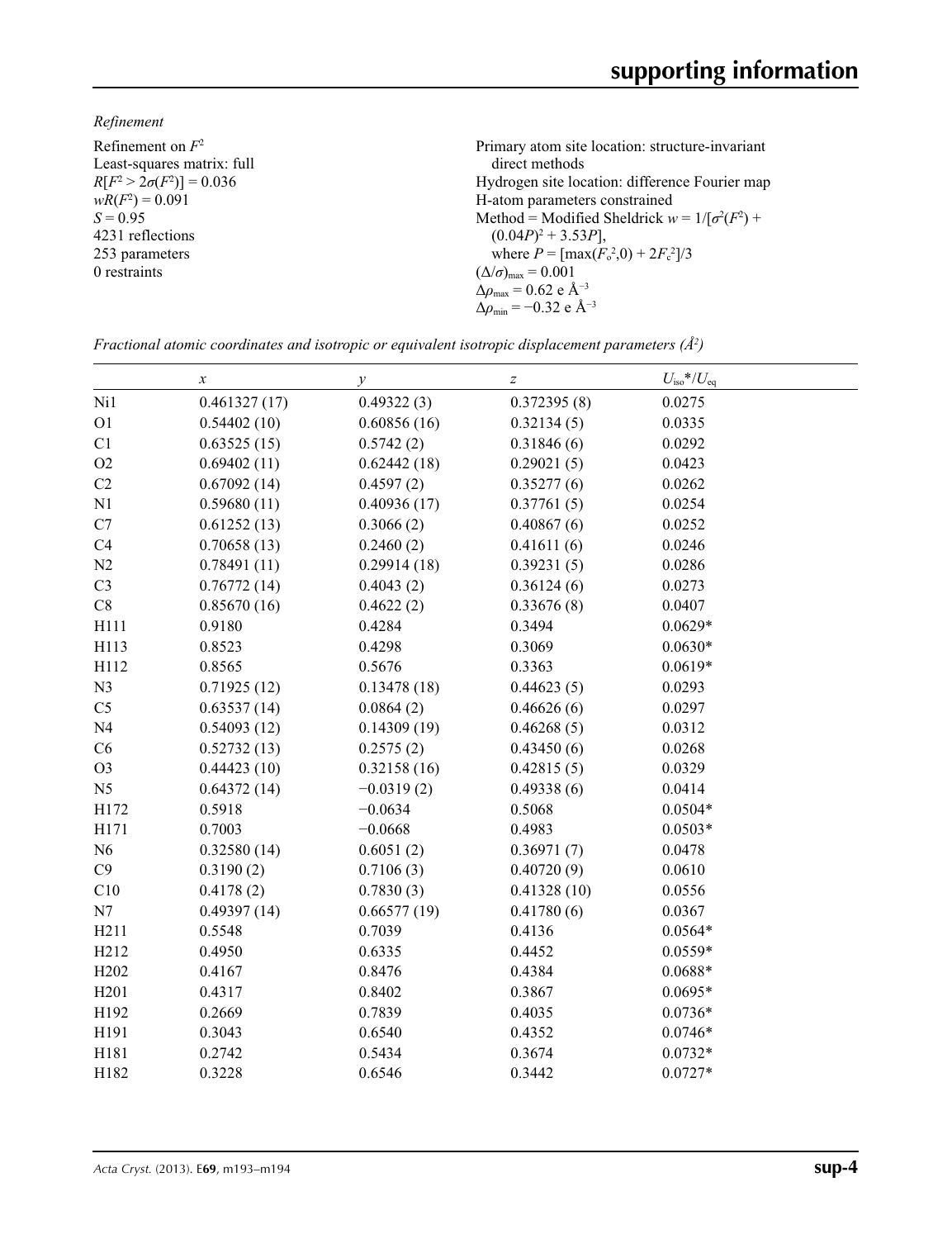| 0.41434(14) | 0.3313(2) | 0.32768(6) | 0.0383    |
|-------------|-----------|------------|-----------|
| 0.41880(17) | 0.1814(2) | 0.33182(8) | 0.0416    |
| 0.38881(18) | 0.1135(3) | 0.29413(9) | 0.0652    |
| 0.3599(3)   | 0.2243(3) | 0.26639(9) | 0.0699    |
| 0.3786(3)   | 0.3547(3) | 0.28659(9) | 0.0733    |
| 0.3671      | 0.4468    | 0.2743     | $0.0892*$ |
| 0.3344      | 0.2134    | 0.2406     | $0.0848*$ |
| 0.3806      | 0.0153    | 0.2892     | $0.0825*$ |
| 0.4395      | 0.1296    | 0.3568     | $0.0527*$ |
| 0.37876(13) | 0.4892(2) | 0.50415(6) | 0.0543    |
| 0.3379      | 0.4436    | 0.5195     | $0.0824*$ |
| 0.3890      | 0.4340    | 0.4833     | $0.0825*$ |
| 0.38933(16) | 0.7745(2) | 0.28388(6) | 0.0685    |
| 0.3645      | 0.7400    | 0.2605     | $0.1040*$ |
| 0.4446      | 0.7401    | 0.2817     | $0.1049*$ |
|             |           |            |           |

*Atomic displacement parameters (Å2 )*

|                | $U^{11}$    | $U^{22}$    | $U^{33}$    | $U^{12}$      | $U^{13}$      | $U^{23}$      |
|----------------|-------------|-------------|-------------|---------------|---------------|---------------|
| Ni1            | 0.02605(14) | 0.02545(14) | 0.03107(14) | 0.00016(9)    | $-0.00317(9)$ | 0.00076(9)    |
| O <sub>1</sub> | 0.0339(7)   | 0.0321(7)   | 0.0344(7)   | $-0.0011(6)$  | $-0.0042(6)$  | 0.0073(6)     |
| C1             | 0.0361(10)  | 0.0262(9)   | 0.0253(9)   | $-0.0028(8)$  | $-0.0023(7)$  | 0.0001(7)     |
| O <sub>2</sub> | 0.0456(9)   | 0.0479(9)   | 0.0334(7)   | $-0.0033(7)$  | 0.0059(6)     | 0.0132(7)     |
| C <sub>2</sub> | 0.0310(9)   | 0.0226(8)   | 0.0250(8)   | $-0.0023(7)$  | 0.0013(7)     | $-0.0009(7)$  |
| N <sub>1</sub> | 0.0259(7)   | 0.0252(8)   | 0.0250(7)   | 0.0000(6)     | $-0.0009(6)$  | 0.0005(6)     |
| C7             | 0.0274(9)   | 0.0237(8)   | 0.0245(8)   | $-0.0002(7)$  | 0.0010(7)     | $-0.0007(7)$  |
| C4             | 0.0271(9)   | 0.0238(8)   | 0.0228(8)   | $-0.0001(7)$  | 0.0000(7)     | $-0.0030(7)$  |
| N <sub>2</sub> | 0.0280(8)   | 0.0257(8)   | 0.0320(8)   | 0.0009(6)     | 0.0034(6)     | $-0.0004(6)$  |
| C <sub>3</sub> | 0.0297(10)  | 0.0236(8)   | 0.0286(9)   | $-0.0025(7)$  | 0.0039(7)     | $-0.0027(7)$  |
| C8             | 0.0323(10)  | 0.0358(11)  | 0.0541(13)  | 0.0004(9)     | 0.0119(9)     | 0.0109(10)    |
| N <sub>3</sub> | 0.0282(8)   | 0.0304(8)   | 0.0293(8)   | 0.0033(6)     | 0.0010(6)     | 0.0046(6)     |
| C <sub>5</sub> | 0.0340(10)  | 0.0275(9)   | 0.0275(9)   | 0.0017(8)     | 0.0013(7)     | 0.0023(7)     |
| N <sub>4</sub> | 0.0290(8)   | 0.0321(8)   | 0.0324(8)   | $-0.0002(6)$  | 0.0042(6)     | 0.0064(7)     |
| C <sub>6</sub> | 0.0263(9)   | 0.0281(9)   | 0.0258(8)   | $-0.0016(7)$  | 0.0007(7)     | $-0.0003(7)$  |
| O <sub>3</sub> | 0.0255(6)   | 0.0372(7)   | 0.0359(7)   | 0.0023(6)     | 0.0030(5)     | 0.0058(6)     |
| N <sub>5</sub> | 0.0376(10)  | 0.0412(10)  | 0.0454(10)  | 0.0058(8)     | 0.0078(8)     | 0.0188(8)     |
| N6             | 0.0336(10)  | 0.0475(11)  | 0.0624(13)  | 0.0043(8)     | $-0.0076(9)$  | 0.0034(9)     |
| C9             | 0.0523(15)  | 0.0690(18)  | 0.0617(16)  | 0.0258(14)    | 0.0095(13)    | 0.0033(14)    |
| C10            | 0.0660(17)  | 0.0399(13)  | 0.0610(16)  | 0.0132(12)    | $-0.0007(13)$ | $-0.0132(11)$ |
| N7             | 0.0413(10)  | 0.0360(9)   | 0.0329(9)   | $-0.0008(8)$  | $-0.0013(7)$  | $-0.0027(7)$  |
| N8             | 0.0422(10)  | 0.0324(9)   | 0.0402(9)   | $-0.0059(8)$  | $-0.0084(8)$  | $-0.0020(7)$  |
| C11            | 0.0428(12)  | 0.0323(11)  | 0.0498(13)  | $-0.0009(9)$  | $-0.0073(10)$ | $-0.0025(9)$  |
| N <sup>9</sup> | 0.0756(16)  | 0.0430(12)  | 0.0769(16)  | $-0.0070(11)$ | $-0.0090(13)$ | $-0.0200(11)$ |
| C12            | 0.112(3)    | 0.0476(15)  | 0.0503(15)  | $-0.0073(16)$ | $-0.0420(16)$ | $-0.0115(12)$ |
| C13            | 0.122(3)    | 0.0437(14)  | 0.0544(16)  | $-0.0051(16)$ | $-0.0438(17)$ | 0.0012(12)    |
| <b>O4</b>      | 0.0545(10)  | 0.0558(11)  | 0.0525(10)  | $-0.0125(8)$  | 0.0175(8)     | $-0.0034(8)$  |
| O <sub>5</sub> | 0.0879(14)  | 0.0667(12)  | 0.0509(10)  | 0.0327(11)    | $-0.0241(10)$ | $-0.0153(9)$  |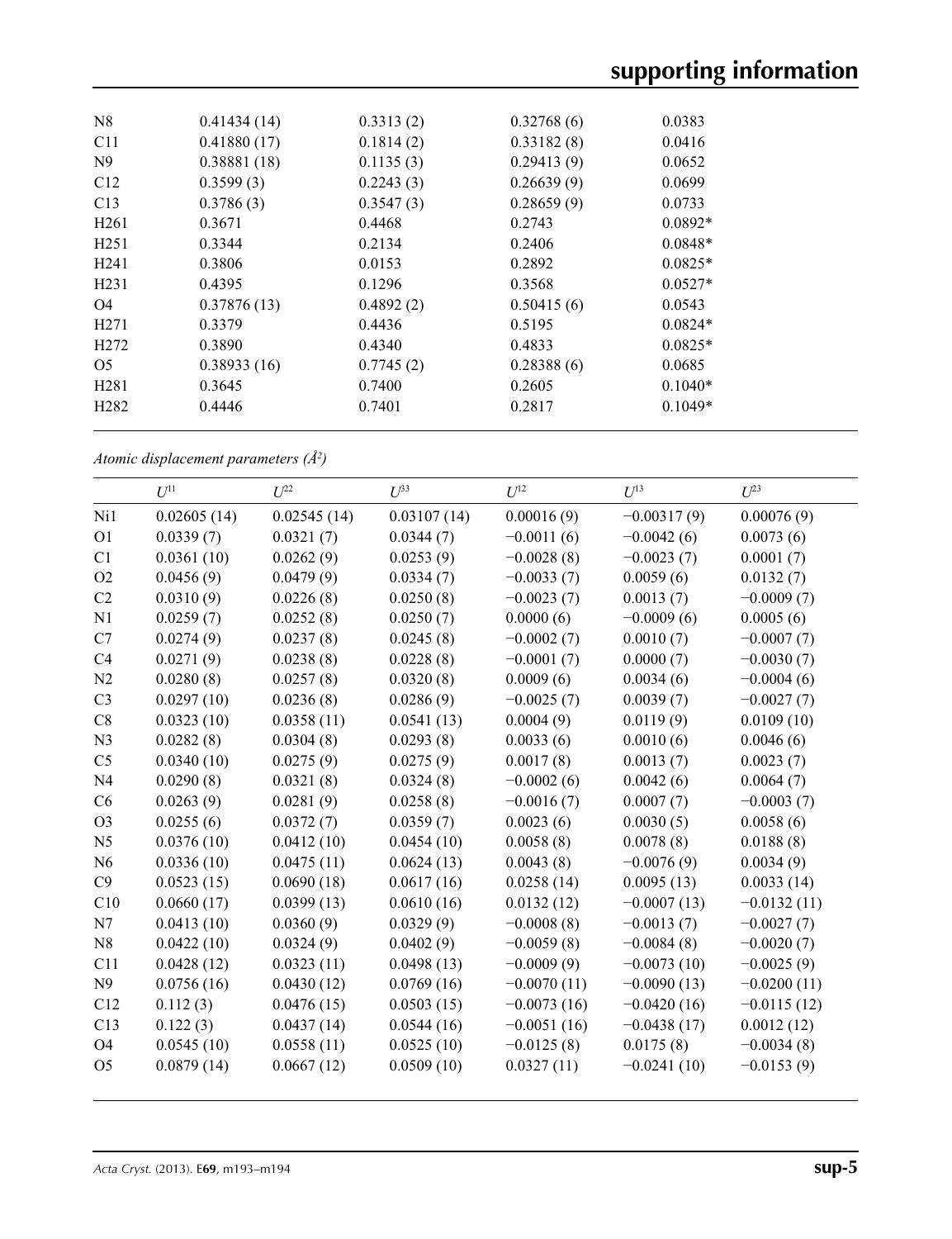*Geometric parameters (Å, º)*

| $Ni1 - O1$      | 2.1519(14)  | $N5 - H172$      | 0.853       |  |
|-----------------|-------------|------------------|-------------|--|
| $Ni1 - N1$      | 1.9787(16)  | $N5 - H171$      | 0.837       |  |
| $Ni1 - O3$      | 2.2722(14)  | $N6-C9$          | 1.465(3)    |  |
| $Ni1 - N6$      | 2.0812(19)  | N6-H181          | 0.888       |  |
| $Ni1 - N7$      | 2.0949(17)  | N6-H182          | 0.881       |  |
| $Ni1 - N8$      | 2.0638(17)  | $C9 - C10$       | 1.491(4)    |  |
| $O1 - C1$       | 1.270(2)    | $C9 - H192$      | 0.964       |  |
| $C1 - 02$       | 1.242(2)    | $C9 - H191$      | 0.997       |  |
| $C1-C2$         | 1.523(3)    | $C10 - N7$       | 1.468(3)    |  |
| $C2 - N1$       | 1.324(2)    | $C10 - H202$     | 0.945       |  |
| $C2-C3$         | 1.418(3)    | $C10 - H201$     | 0.962       |  |
| $N1 - C7$       | 1.320(2)    | $N7 - H211$      | 0.896       |  |
| $C7-C4$         | 1.395(2)    | $N7 - H212$      | 0.869       |  |
| $C7-C6$         | 1.452(2)    | $N8 - C11$       | 1.338(3)    |  |
| $C4 - N2$       | 1.359(2)    | $N8 - C13$       | 1.338(3)    |  |
| $C4 - N3$       | 1.348(2)    | $C11 - N9$       | 1.342(3)    |  |
| $N2-C3$         | 1.338(2)    | $C11 - H231$     | 0.922       |  |
| $C3-C8$         | 1.497(3)    | $N9 - C12$       | 1.346(4)    |  |
| $C8 - H111$     | 0.957       | $N9 - H241$      | 0.890       |  |
| $C8 - H113$     | 0.940       | $C12 - C13$      | 1.329(4)    |  |
| $C8 - H112$     | 0.936       | $C12 - H251$     | 0.850       |  |
| $N3-C5$         | 1.351(2)    | $C13 - H261$     | 0.910       |  |
| $C5 - N4$       | 1.373(2)    | O4-H271          | 0.825       |  |
| $C5 - N5$       | 1.332(2)    | O4-H272          | 0.807       |  |
| $N4-C6$         | 1.333(2)    | $O5 - H281$      | 0.834       |  |
| $C6 - O3$       | 1.271(2)    | O5-H282          | 0.808       |  |
| $O1 - Ni1 - N1$ | 75.91 (6)   | $C7 - C6 - O3$   | 118.92(16)  |  |
| $O1 - Ni1 - O3$ | 153.37(5)   | $N4 - C6 - O3$   | 123.85 (16) |  |
| $N1 - N11 - O3$ | 77.50(6)    | $Ni1 - O3 - C6$  | 108.69(11)  |  |
| $O1 - N11 - N6$ | 101.58(7)   | $C5 - N5 - H172$ | 118.4       |  |
| $N1 - N11 - N6$ | 173.26(7)   | $C5 - N5 - H171$ | 118.4       |  |
| $O3 - Ni1 - N6$ | 105.01(7)   | H172-N5-H171     | 122.9       |  |
| $O1 - Ni1 - N7$ | 90.29(6)    | $Ni1 - N6 - C9$  | 109.29(15)  |  |
| $N1 - N11 - N7$ | 91.70(7)    | Ni1-N6-H181      | 113.4       |  |
| $O3 - Ni1 - N7$ | 91.95(6)    | C9-N6-H181       | 113.8       |  |
| $N6 - N11 - N7$ | 82.01 (8)   | Ni1-N6-H182      | 108.1       |  |
| $O1 - Ni1 - N8$ | 91.65(7)    | C9-N6-H182       | 110.0       |  |
| $N1 - N11 - N8$ | 94.18(7)    | H181-N6-H182     | 101.8       |  |
| $O3 - Ni1 - N8$ | 88.82(7)    | $N6 - C9 - C10$  | 108.2(2)    |  |
| $N6 - N11 - N8$ | 92.13(8)    | N6-C9-H192       | 112.9       |  |
| $N7 - N11 - N8$ | 174.10(7)   | C10-C9-H192      | 112.0       |  |
| $Ni1 - O1 - C1$ | 115.85(12)  | N6-C9-H191       | 109.6       |  |
| $O1 - C1 - O2$  | 125.32(18)  | C10-C9-H191      | 107.0       |  |
| $O1 - C1 - C2$  | 114.83(16)  | H192-C9-H191     | 107.0       |  |
| $O2 - C1 - C2$  | 119.84 (17) | $C9 - C10 - N7$  | 109.3(2)    |  |